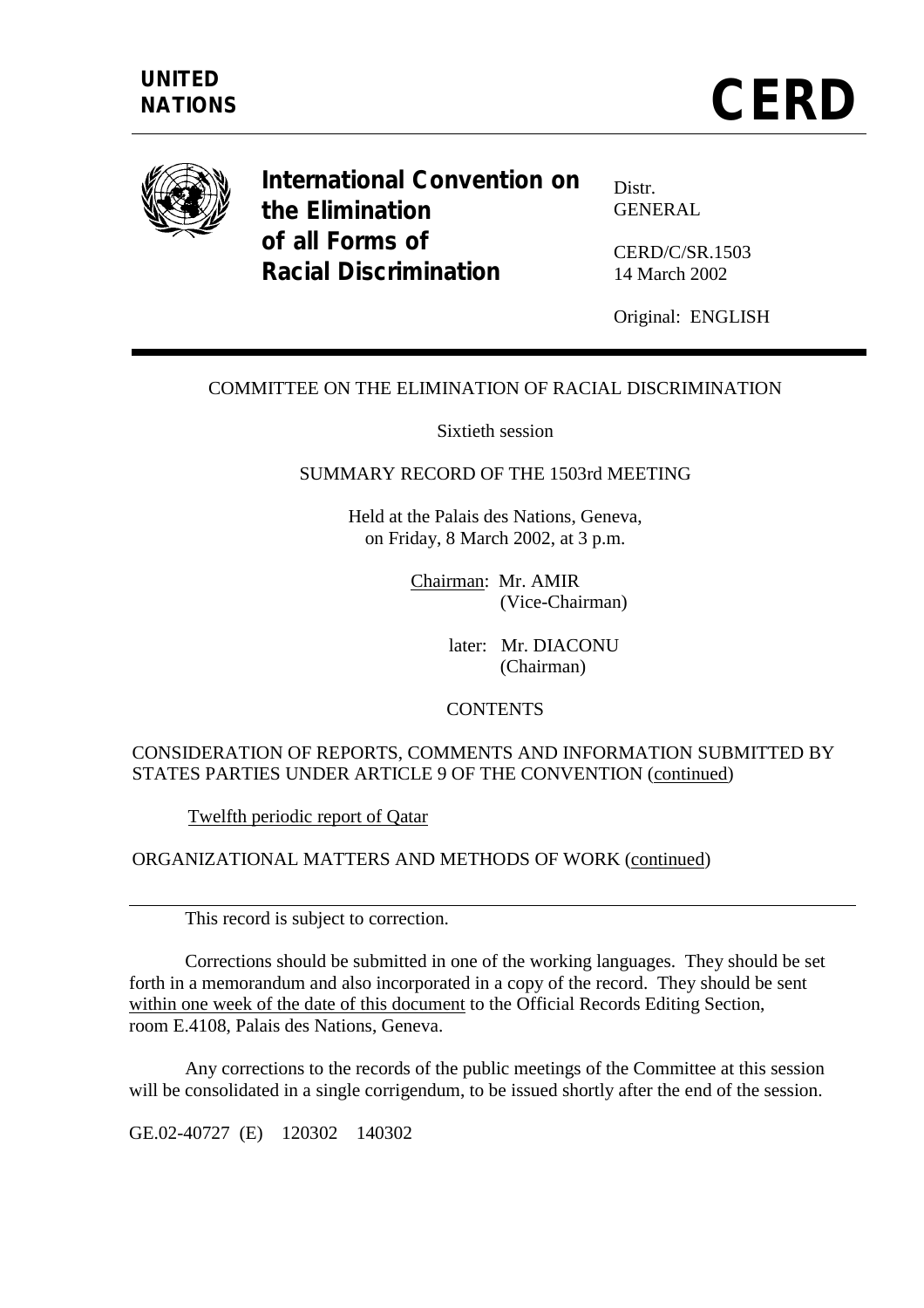### The meeting was called to order at 3.05 p.m.

# CONSIDERATION OF REPORTS, COMMENTS AND INFORMATION SUBMITTED BY STATES PARTIES UNDER ARTICLE 9 OF THE CONVENTION (agenda item 6) (continued)

## Twelfth periodic report of Qatar (CERD/C/360/Add.1)

1. At the invitation of the Chairman, Mr. Al-Sowaidi, Mr. Fahad Awaida Al-Thani, Mr. Al-Badr, Mr. Al-Khalifa, Mr. Al-Mansoury, Mr. Mohammed, Mr. Al-Merzougi, Mr. Bin J. Al-Thani, Mr. Al-Sulaity and Mr. Al-Mery (Qatar) took their places at the Committee table.

2. Mr. Al-Sowaidi (Qatar) said that the reason for the delay in handing in the ninth to twelfth period reports, submitted in one document (CERD/C/360/Add.1) as the twelfth periodic report, was that the Government had been engaged in the process of reviewing and updating legislation relating to the Convention and other human rights instruments. He gave his assurances that future periodic reports would be submitted on time. Since the consideration of Qatar's eighth periodic report (CERD/C/207/Add.1) in 1993, considerable progress had been made in the legislative and judicial spheres, partly in response to the Committee's recommendations. Qatar attached great importance to the work of the Committee under the Convention, with a view to achieving a society based on tolerance and understanding and in accordance with the aims of the United Nations Charter. Qatar was committed to complying with the provisions of the Convention and to protecting the rights enshrined in it and in other relevant human rights instruments, as borne out by its efforts in recent years to incorporate them in domestic law. By way of example, legislation had been enacted with respect to a number of instruments relating to international humanitarian law and peace and security, including the 1949 Geneva Conventions and other international agreements to combat terrorism, drug trafficking, trafficking in persons, pornography, money laundering and Internet crimes.

3. Legislation had also been introduced with the aim of amending the Provisional Constitution and firmly establishing democratic principles at all levels of Qatari society. According to article 1 of the amended Provisional Constitution, Qatar was an independent, sovereign Arab State with Islam as its religion and the Shariah as its main source of legislation. On the basis of the principle that all humans were equal before God, as revealed over the years by the prophets, no discrimination on the grounds of race, religion or gender was permitted. That principle was enshrined in article 9 of the Constitution. Thus racial discrimination was not only contrary to Qatari beliefs and the provisions of the Constitution, but also contrary to existing legislation. Any organization that engaged in propaganda for or acts of incitement to racial discrimination or hatred was punishable by law under article 83 of the Penal Code. Similarly persons who established or ran such organizations were subject to penalties under article 84 of the Penal Code. The victims of racial discrimination were eligible for compensation under civil and commercial laws.

4. Some of the most important legislation introduced since the submission of the eighth periodic report, primarily to comply with article 5 of the Convention, included: Decree No. 11 of 1999 establishing a committee to review and amend the Provisional Constitution within a period of three years; the Central Municipal Council Organization Act No. 12 of 1998 followed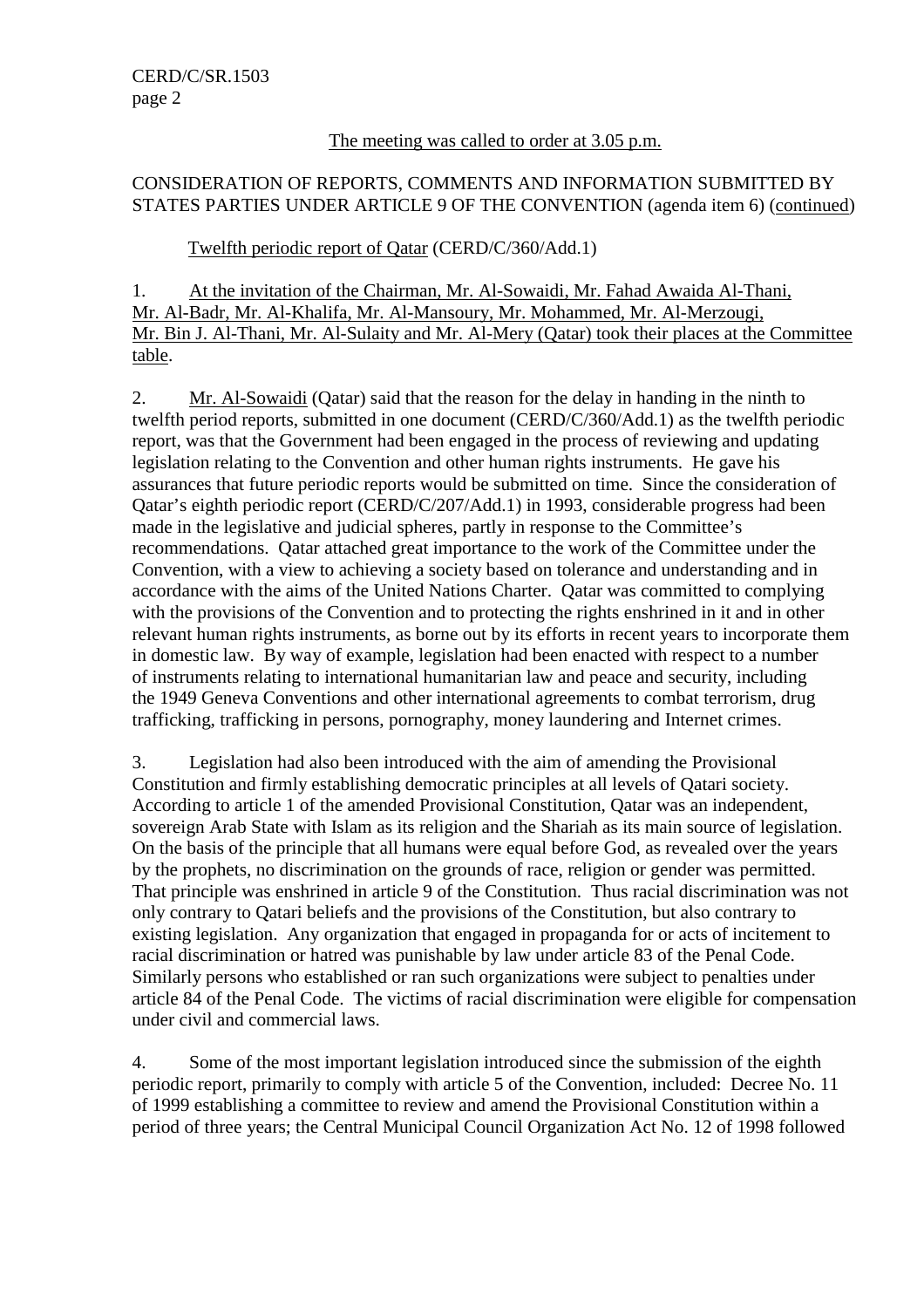by Decree No. 17 of 1998 allowing all Qatari men and women to stand for election and be represented in local government; the Social Security Act No. 38 of 1995 providing a State allowance for widows, the disabled, the elderly and the families of other persons unable to earn a living, such as missing persons and prisoners; Act No. 8 of 1998 allowing for the establishment of non-profit organizations for social, cultural, religious or charitable purposes, which did not engage in politics; and Decree No. 53 of 1995 establishing a supreme council of family affairs, followed by a decree in 1998 to achieve the aims of the Convention on the Rights of the Child and its optional protocol. In order to replace the Labour Act of 1962, new legislation had been introduced, covering vocational training and job creation for special needs groups as well as workers' associations and the settlement of disputes through collective bargaining. Moreover the president of the national courts had issued two rulings in 2002 allowing for complaints relating to labour contracts to be brought before the courts by the employees concerned free of charge.

5. Non-governmental organizations (NGOs) played an equally important role in Qatar in ensuring respect for human rights and combating all forms of racial discrimination, through the organization of meetings and dissemination of information to raise public awareness. An NGO forum had recently been held in Doha to foster dialogue on family matters and promote small-scale projects to assist poor families. A workshop to raise awareness about children's rights had also been organized under the auspices of the States of the Gulf Cooperation Council.

6. In conclusion, he said that the State was striving to implement the provisions of the Convention through binding legislation and decrees. All persons living in Qatar were equal before the law and free from any discrimination based on race, religion or ethnic origin. The beliefs, culture and values of Qatari society were fully in line with the basic principles of peace, justice and equality adopted by the international community through international instruments, which the State party was bound to uphold.

7. Mr. de GOUTTES (Country Rapporteur) said that prior to the presentation of the report he had had the opportunity to hold talks with the Qatari delegation, which he had found particularly useful. The Committee welcomed the fact that a dialogue had been re-established with the State party, as nine years had elapsed since the presentation of Qatar's eighth periodic report (CERD/C/207/Add.1).

8. In connection with consideration of that earlier periodic report, the State party had stated its intention to introduce or amend legislation to comply more fully with the provisions of the Convention and to provide additional information in the following periodic report, in response to the Committee's questions concerning the general situation in the country and the practical implementation of the articles of the Convention. However, the State party had not followed the Committee's general guidelines regarding the form and contents of reports when drafting the twelfth periodic report (CERD/C/360/Add.1). It did not have a first part providing general information concerning the institutional, political, social, economic and cultural situation in the country - although the introductory statement by the head of the delegation had shed some light on such matters. Furthermore the second part of the report dealt with measures taken to implement articles 2 to 7 of the Convention only and failed to address article 1. Also, the information given on the various relevant legislative and constitutional provisions was too abstract and did not provide a clear picture of the practical implementation of the Convention in the State party. A number of clarifications would therefore be necessary.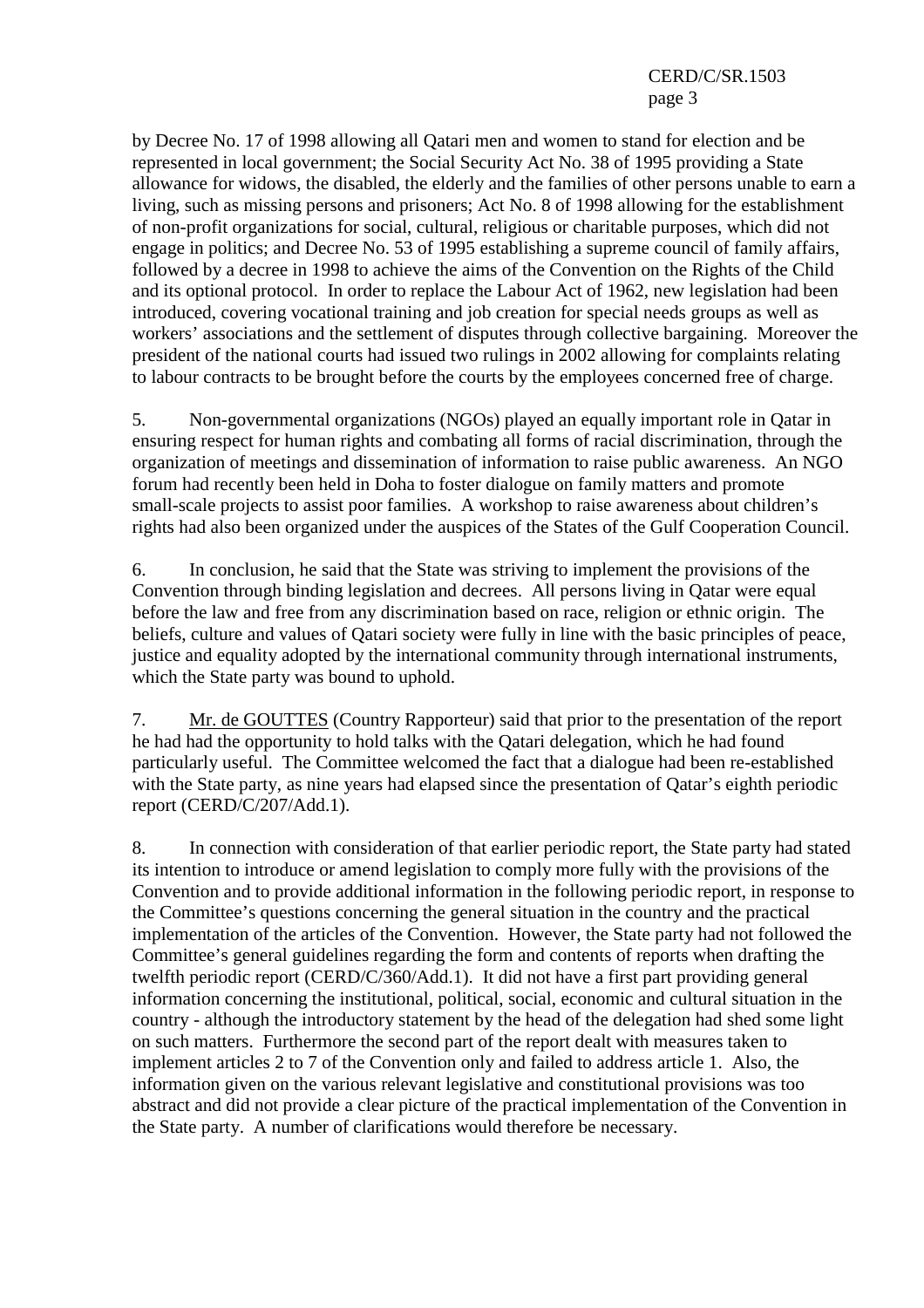9. As far as the first, general part of the report was concerned, the Committee still needed accurate demographic information, as requested in connection with the eighth periodic report. According to his sources, in 2001 75 per cent of the total population (769,152) had been immigrant workers, mainly from other Arab States, although the number of workers coming from the Indian subcontinent and Iran had been steadily increasing. He expressed concern about whether the basic human rights and fundamental freedoms of those non-citizens were guaranteed.

10. He would also welcome more information on how recent economic developments affected the different sectors of the population. Qatar was one of the richest countries in the world, with one of the highest GDPs in the region (US\$ 25,000 per inhabitant in 2000), which was expected to double again within three years.

11. There had been many positive developments in the socio-political sphere in recent years. As of 1995, the Amir had embarked on a process of modernization with a view to establishing democracy, whose milestones included the lifting of press censorship (1995), the first free municipal elections with the participation of women (1999), a review of the Constitution and legislation relating to fundamental freedoms, the announcement of the establishment of an elected parliament within 18 months (February 2001), and the ratification of the Convention on the Rights of the Child and the Convention against Torture.

12. Since the Committee was currently looking into the consequences of the events of 11 September 2001 and relevant anti-terrorist legislation in relation to the Convention, he sought clarification regarding Qatar's position on such matters. Apparently, the Government had condemned the terrorist attacks and had taken punitive measures against individuals or organizations suspected of being involved in such activities. It had also announced its intention to accede to the International Convention for the Suppression of the Financing of Terrorism.

13. With regard to implementation of articles 2 and 4 of the Convention, the Government maintained that racial discrimination was unknown in Qatari society because it was incompatible with the teachings of Islam and the Islamic Shariah. But no country was immune to racist phenomena, and he reminded the Qatari delegation that in its General Recommendations I, II and V, the Committee had repeatedly urged States to adopt specific legislation against racism, even if there was none, as a preventive, symbolic and educational measure. A mere general principle of non-discrimination in the Constitution or basic legislation was insufficient: specific provisions must be adopted under article 4 of the Convention to make such acts a criminal offence.

14. According to paragraph 16 (e) of the report, treaties that had become legally binding in Qatar could be invoked in the courts. Could the provisions of the Convention on the Elimination of all Forms of Racial Discrimination be invoked in the Shariah courts?

15. Turning to implementation of article 5 of the Convention, he pointed out that the enumeration of legislative provisions (paras. 17 to 59 of the report) guaranteeing various civil, political, economic, social and cultural rights without discrimination in Qatari law was somewhat abstract; the report did not provide specific examples of actual implementation.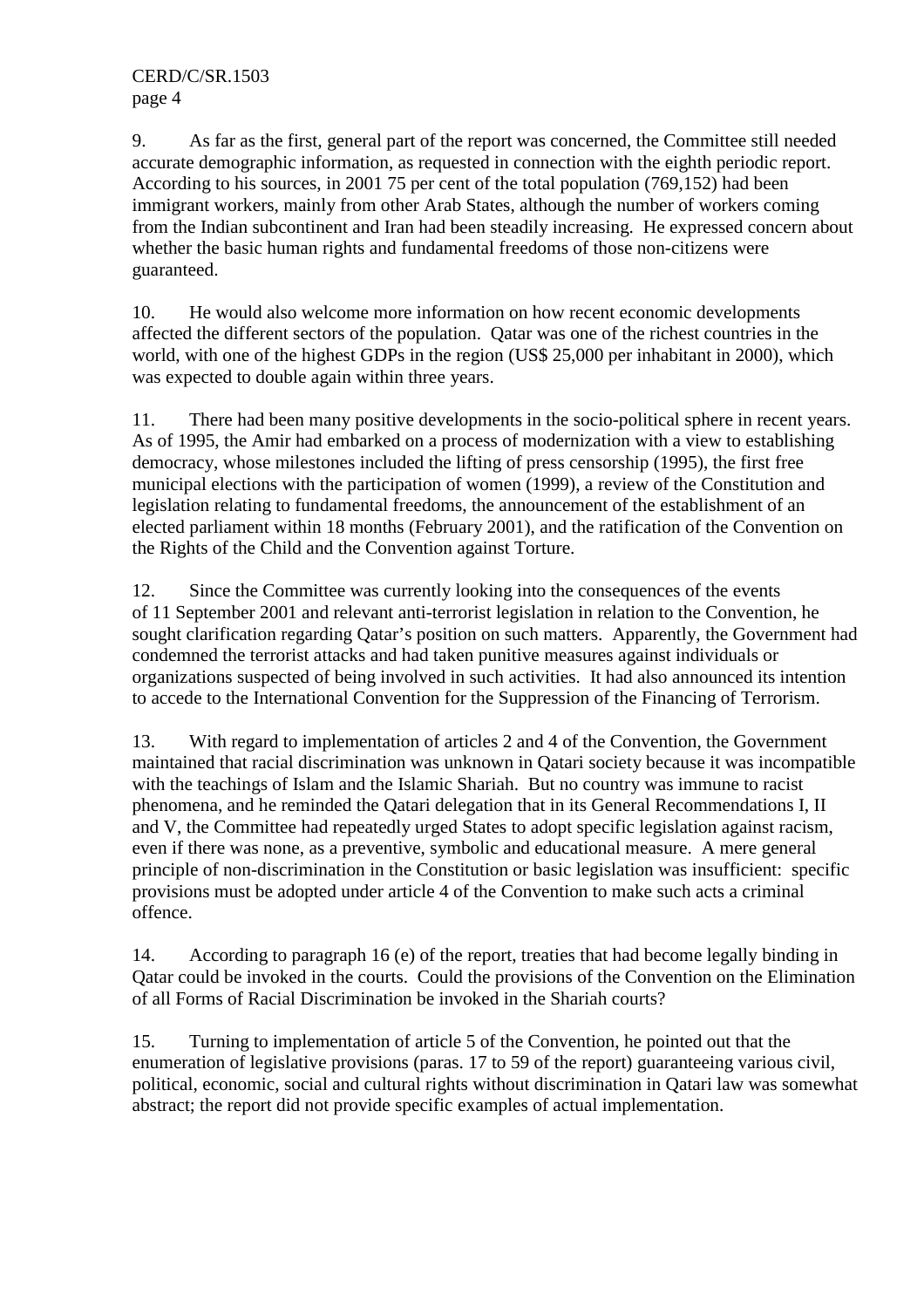CERD/C/SR.1503 page 5

16. Concerning the right to equal treatment before the tribunals (paras. 18 to 25), he noted that during the consideration of Qatar's eighth report (CERD/C/207/Add.1), the Committee had sought information on the law governing access to Shariah courts for victims of discrimination and on the respective jurisdiction of the secular and Shariah courts. What court had jurisdiction for cases opposing Qatari nationals or Muslims and non-Muslims? Could the latter bring a case before a Shariah court? There seemed to be a contradiction between article 9 of the 1972 Constitution, which proclaimed equality before the law, and the principles of the Shariah, which were placed above the law and provided for differing treatment for Muslims and non-Muslims.

17. According to paragraph 36 of the report, foreigners could be naturalized if they met the conditions set out under article 3, 4, 5, 9 and 12 of the nationality legislation. Could the delegation provide some information as to what those conditions were?

18. Concerning freedom of religion, he sought confirmation that religions other than Islam were protected and that their members could worship, provided that they did so in a manner that was within the limits of public order and that was not incompatible with Islamic observances (paras. 41 to 43). Was it true that Christianity had a privileged status? It was said that the economic and social status of non-nationals was a function of their country of origin and that Asians, occupying the lowest rung, were usually employed as manual labourers or domestic help, often in very difficult conditions. Could the delegation comment? He also sought clarification on reports of discrimination in access to health care, hospitals, electricity, water and schooling, which apparently were free of charge for citizens, except for foreigners.

19. The Committee regretted the lack of any data regarding implementation of article 6 of the Convention. Examples of prosecution initiated, judgements rendered and compensation paid to victims offered more tangible proof than mere references to existing legislation.

20. With regard to implementation of article 7 of the Convention, what measures had been taken or were planned to promote human rights education and inter-ethnic understanding among law-enforcement officers, members of the military, prison staff, judges etc. and to ensure a better dissemination in the country of the Convention and the Committee's concluding observations? Furthermore, were any measures planned to give effect to the recommendations of the Declaration and Programme of Action of the Durham Conference against Racism?

21. He urged Qatar to approve the amendment to article 8 of the Convention concerning the financing of the Committee and to consider making the declaration under article 14 recognizing the individual complaints procedure.

22. Mr. FALL noted that the Provisional Constitution continued to govern Qatari life, with the Shariah as legal basis, which the Committee understood and respected. The Provisional Constitution ensured the principle of the equality of all citizens before the law, without distinction as to race or sex (para. 2 of the report). He welcomed the creation of a committee of experts and specialists to draft a permanent constitution (para. 72) and the proposal to establish a national human rights committee (para. 73).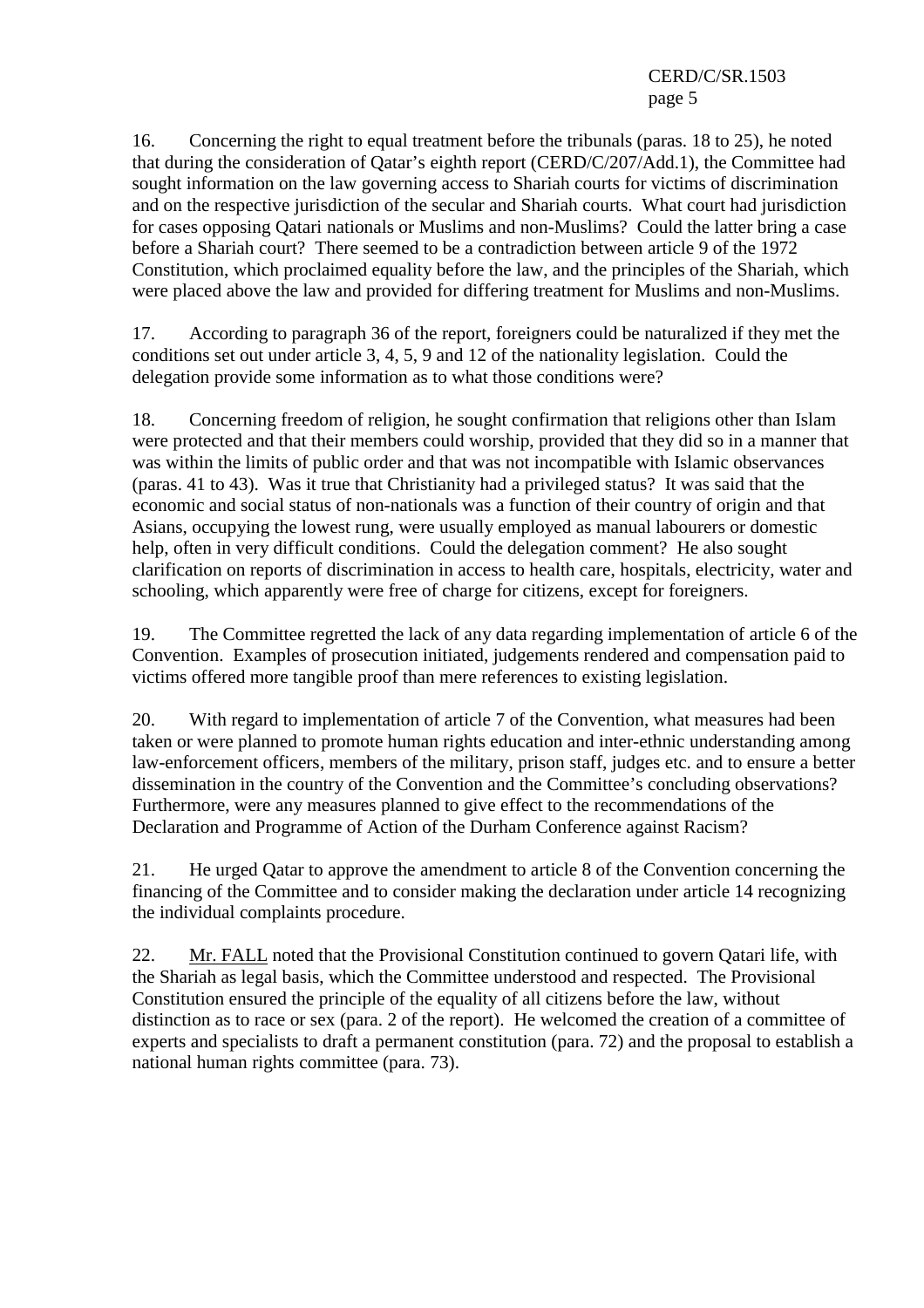23. Concerning paragraph 8 of the report, according to which Qatar had no laws or regulations that permitted or perpetuated the practice of any act of racial discrimination, it should be pointed out that the Convention required States take measures actually to prohibit racial discrimination. The same remark applied to paragraph 14. With regard to implementation of article 4, he stressed the preventive role of legislative measures, even if manifestations of racial discrimination were not apparent. With reference to paragraph 34, why had restrictions been placed on women under 30 years of age for travelling abroad? What was the age of emancipation of women in Qatar?

24. In the case of foreigners wanting to leave the country (para. 35), he enquired on what basis a foreigner chose a sponsor upon arrival in Qatar. Was it really true that foreigners did not have the right to own real estate (para. 39)?

25. Mr. VALENCIA RODRIGUEZ, noting that Qatar had argued that there were no offences of racial discrimination or segregation to warrant the adoption of measures to prevent, prohibit or eradicate them (para. 14 of the report), referred the delegation to the Committee's Recommendation XIX and pointed out that income disparities sometimes gave rise to situations of racial segregation without the direct involvement of the authorities. With regard to the implementation of article 4 of the Convention, he said that legislation specifically prohibiting racial discrimination was obligatory for all States parties, even in cases where the phenomenon was said to be unknown: such provisions had a preventive function.

26. Turning to implementation of article 5 of the Convention, he said that the differences, referred to in paragraph 29, between the rights of naturalized citizens and those of Qataris, although understandable, should be reduced as much as possible. According to paragraph 35, foreigners required an exit guaranty to leave the country. He sought further information on that point so as to be able to assess its real scope and stressed that such legislation should concern all foreigners without any distinction. He enquired into the reasons for not permitting foreigners to own real estate (para. 39). Was that restriction applicable to all foreigners?

27. He sought more information on the working conditions of migrants. Did they enjoy the same working conditions as nationals? As to the right to form and join trade unions, he asked for further clarification concerning the consultative committees referred to in paragraphs 51 and 52, so as to be able to assess whether they discharged the same functions as trade unions.

28. The Committee commended Qatar on the unique benefits offered in the area of housing (paras. 53 to 55), as well as its health care, educational and occupational training services (paras. 56 to 58). Were those benefits available to all the inhabitants of the country? The Committee was also pleased that the provisions of the Convention had become part of domestic law (para. 71) and that its provisions must be applied in the secular courts, but reminded the delegation that the implementation of articles 4 and 6 of the Convention called for States parties to introduce specific legislation in that regard.

29. He asked the delegation to report to the Committee on the findings of the committee of experts and specialists formed to draft a permanent constitution (para. 72).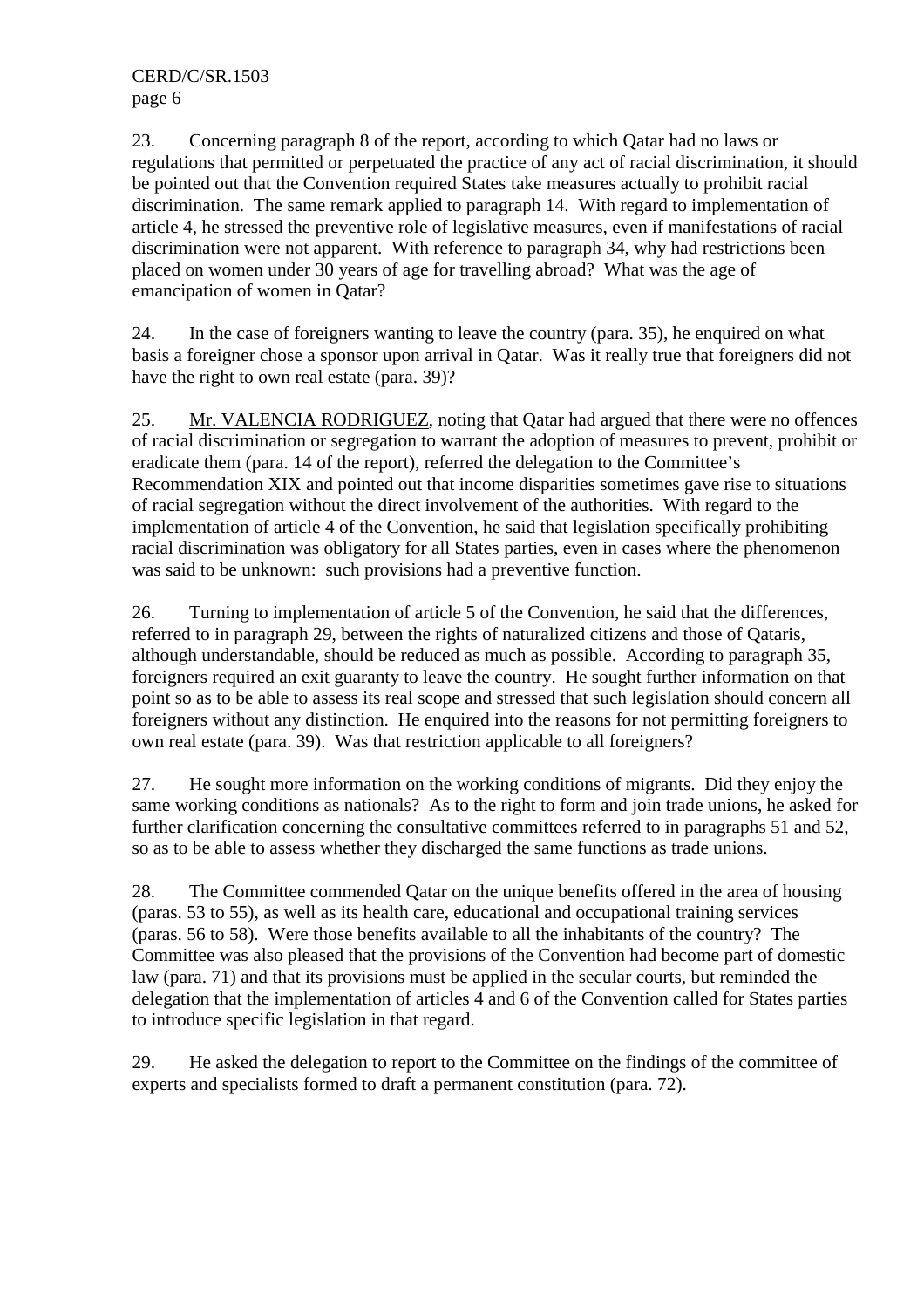30. Mr. YUTZIS said that at a time of excessive secularization of society, he found Qatar's emphasis on spirituality to be particularly important.

31. Focusing first on article 4 of the Convention, he drew attention to the preventive purpose of legislation prohibiting racial discrimination. It was unfortunate that the report had failed to provide any statistical data on the question. Colonizers had systematically relied on the exploitation of differences among ethnic groups to retain power. He was certain that Qatari society had undergone such pressures, which would have left traces. The repeated assertion in the report that there were no racial problems in Qatar was therefore dubious. In the Committee's experience, it was always justifiable to question such assertions by States parties, for the reasons set out in General Recommendations I, VII and XV. It was no accident that the very first General Recommendation issued by the Committee dealt with the substance of article 4.

32. He asked for clarification concerning the provisions referred to in paragraph 36 of the report, which stated that nationality was granted to "indigenous" Qataris who had settled in the country before 1930. What exactly was meant by "indigenous"? What were the requirements set out in articles 3, 4, 5, 9 and 12 of the Nationality Act? Why did foreigners have to submit guarantees or present certificates before leaving the country, while Qatari citizens had no such obligation? The report stated that authorization must be obtained from the Minister of the Interior for marriages between Qataris and foreigners "in order to safeguard the public interest in view of the consequences of such marriages". If a decedent's heirs were of different religions, how would that constitute an obstacle to inheritance? The report stated that in the case of non-Qataris, the national law of the deceased applied. How was that done in practice? It was unclear from the report in what circumstances freedom of religious worship would threaten or undermine public order.

33. Did the State have a monopoly on the publication of educational textbooks, or were private educational establishments and others able to publish them freely? Were there any private schools in the country, and if so, what curricula and textbooks did they use? Referring to the Durban Programme of Action, he asked whether non-governmental organizations (NGOs) were ever involved in the formulation of educational material, and whether extracurricular activities to raise awareness against racism were encouraged. Were the media and press free in Qatar, or did the State exercise control over them? While he did not advocate the excessive licence given to the media, which in certain countries had become irreverent or offensive, he drew the delegation's attention to the dangers posed by State control over the media and the publication of textbooks.

## 34. Mr. Diaconu took the Chair.

35. Mr. ABOUL-NASR addressing the subject of State control over the media, said that in his opinion Qatar could be proud because it was home to Al-Jazeera television, a satellite channel which enjoyed a great deal of editorial freedom and had become extremely popular among Arabic speakers everywhere. It had expressed criticism of various Governments, including those in the Arab world, and Qatar's was no exception. Al-Jazeera's independence and importance had even been recognized by such western media as Cable News Network (CNN).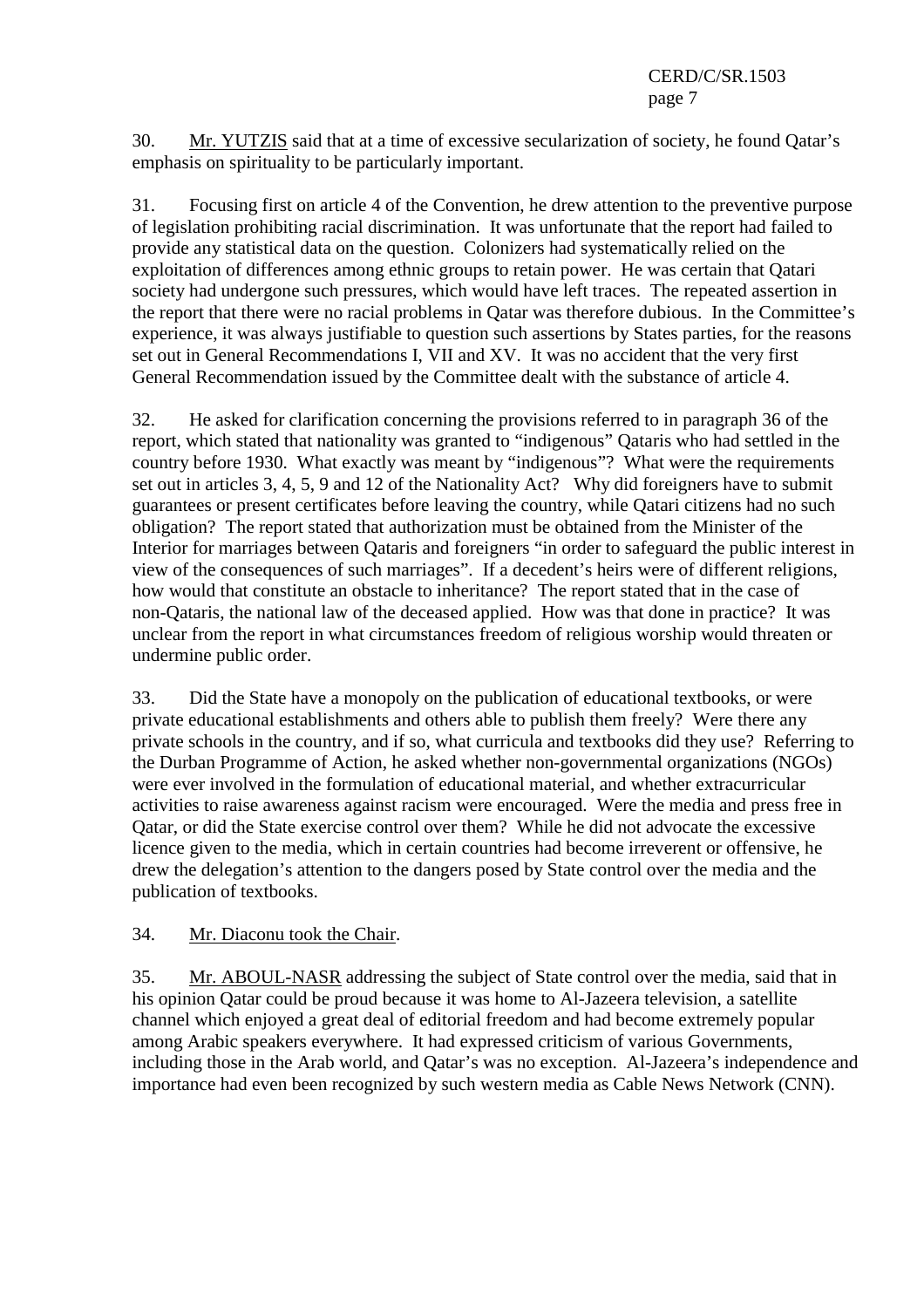The Committee regularly asked Governments to take steps to disseminate information on the Convention. In that connection, he asked that the delegation request Al-Jazeera to present the Convention and the work of the Committee to its viewers, as that would do a great service to the cause of combating racial discrimination.

36. Noting the general principle according to which there was no crime or punishment except as defined by law, (para. 3 of the report), he asked why, according to paragraph 16, Qatar had not taken any measures to implement article 4 of the Convention. In those circumstances, how could the State party impose a penalty on a person who committed an offence of racial discrimination?

37. The application of separate laws and provisions for Muslims and non-Muslims was desirable, natural and necessary, as it was in everyone's interest. Certain countries which had tried to apply Islamic law to non-Muslims had found that policy to be a source of serious strife. Muslim laws governing inheritance, marriage and divorce were irreconcilable with other laws. He was not at all concerned about the fact that many manual jobs were done by Asians and other foreigners, as that was a natural state of affairs that could be seen in many countries. If a race was legally restricted to certain occupations, that would clearly be at variance with the Convention. However, that was not the case in Qatar, where Asians and other foreigners had sometimes amassed fortunes in banking and trade. The State party clearly was entitled under the terms of article 1, paragraph 2 to distinguish between citizens and non-citizens, for example in respect of the right to own property.

38. Mr. TANG Chengyuan asked how the State party could address the problem of racial discrimination if, as stated in the report, it had not adopted any legislation specifically addressing the phenomenon. He sought clarification as to the roles of the Provisional Constitution, the draft Constitution, Islamic law and the Penal Code in combating racial discrimination. While the report referred to the general principle of equality before the law embodied in the Provisional Constitution, it offered little specific information. General principles were not sufficient.

39. To justify the fact that there were no provisions for punishing acts of racial discrimination, the State party merely denied the existence of the problem. That argument was not well founded. Apart from the Committee's doubts about whether it was true, the possibility would always exist that a foreigner could arrive in Qatar and commit a racist act. He looked forward to finding out about specific measures taken and legislation adopted by the country in its next report.

40. Were there any problems related to the treatment of refugees or migrant workers? How were their rights ensured? What distinctions were made between Qatari citizens and non-citizens, or between naturalized citizens and "indigenous" Qataris?

41. Mr. BOSSUYT noted a number of positive aspects of the situation in Qatar, including full employment, high salaries, free medical care and education and the fact that the media was apparently uncensored. While the report stated that the exemption of foreigners from court fees was unparalleled in contemporary judicial systems, it might be pointed out that nearly all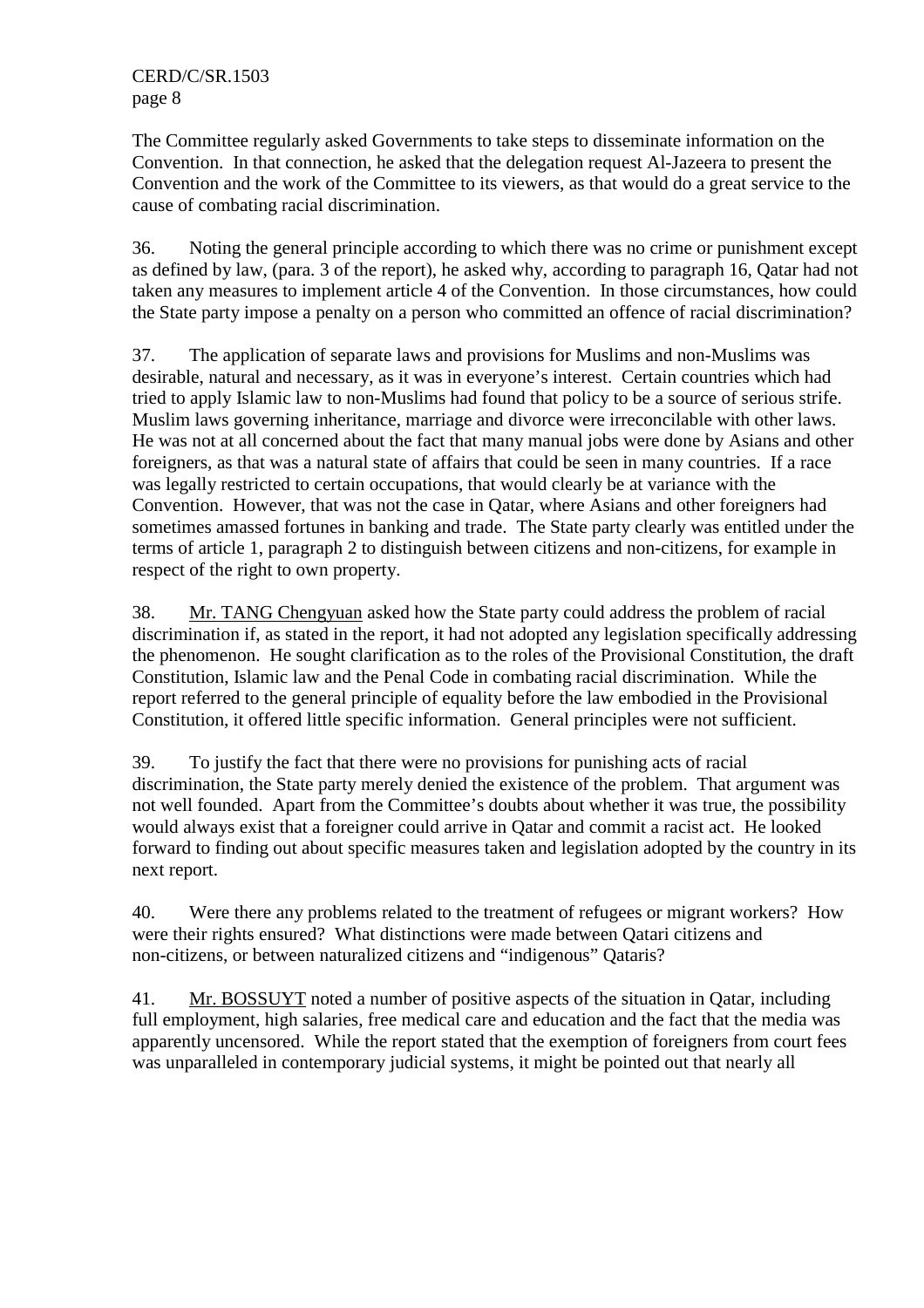systems exempted people from such fees without discrimination. The failure of the State party to adopt specific legislation against racial discrimination and segregation was a subject of concern, as was the reference in paragraph 16 (e) of the report to the possibility of applying capital punishment in cases involving racial discrimination.

42. Which specific conditions applied in cases of naturalization? Naturalized citizens were not given the same rights as people who were Qatari by birth. According to the report, naturalized Qataris enjoyed voting rights only after they had held citizenship for 15 years, and were not entitled to hold public office or stand for election for 5 and 10 years, respectively. That meant that the State party distinguished between people of the same nationality on the basis of the origin of their citizenship, a provision clearly at variance with the Convention.

43. Women under 30 years of age had to request authorization to travel overseas, which was an apparent case of sexual discrimination and a violation of their human rights. He considered that the requirements for foreigners to submit guarantees before leaving the country and for foreigners to obtain authorization from the Minister of the Interior before marrying were unwarranted. In some States the restriction on property ownership by foreigners could be justified, but the report gave no information to substantiate such a policy in Qatar's case. Lastly, while he understood the reason for having separate rules for inheritance by Muslims and non-Muslims, the total exclusion from inheritance of certain religious groups appeared to be excessive and unjustifiable.

44. Mr. THORNBERRY asked why the factors which should not give rise to discrimination that were listed in paragraph 2 did not include origin and religion, as stated in paragraph 18. What exactly was the wording of the Provisional Constitution in that regard? When the delegation referred to equality before the law, was the meaning restricted to equality before courts, or did the concept extend to equal protection before the law? What did the State party mean when it stated that Islamic Shariah was the principle source of the country's legislation? A source could be merely an inspiration, or it could provide more concrete precepts that would be interpreted and actually give substance to the law.

45. He asked what was meant by the reference to indigenous Qataris in paragraph 36. What was the difference between a Qatari and an indigenous Qatari? He joined with previous speakers in requesting details about the freedom of religious practice mentioned in paragraph 42. Furthermore, he would be most interested to learn how the education policy outlined in paragraph 58 worked in practice and, in that connection, wished to know if the curricula of foreign schools in Qatar were monitored by the State or if those schools were entirely separate from the Qatari education system.

46. Turning to paragraph 59, he would welcome additional information about any incompatibility of customs. He had the impression that there was a large, vibrant foreign community living in Qatar and would therefore like to hear more about the manner in which cultural issues were addressed.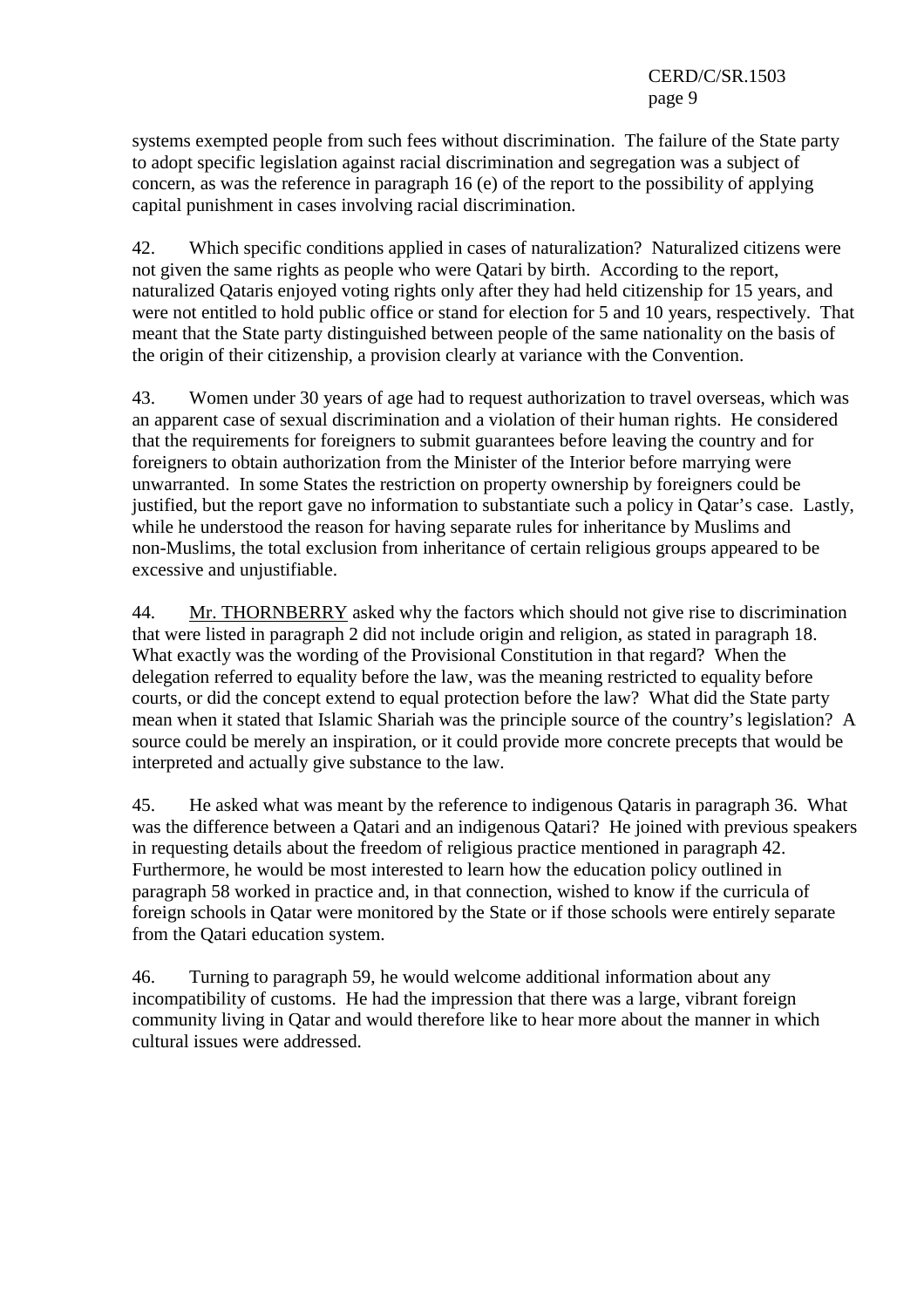47. He endorsed the comments already made about the importance of statistics, the symbolic value of laws and the need to deter racism. He, too, was of the opinion that practices and structures should be in place to counteract any adverse developments that might materialize in the future.

48. Mr. SHAHI said that he had been impressed by the detailed report, which provided a clear picture of the extent to which the Convention was implemented in Qatar. He noted, however, that although the Convention was part of the law of the land, no legislation had been passed to implement articles 2, 3, 4, 6 and 7, on the grounds that it was unnecessary to do so, since racism was unknown in Qatari society. He drew attention to the fact that the Committee had consistently held that article 4 was mandatory and must be implemented. Moreover, the felicitous state of affairs described in the report might not last and it would be advisable to have the requisite provisions on the statute book, so that racial discrimination could be punished if it ever occurred in the future.

49. The report had further stated that the amended Constitution banned acts of racial discrimination, but failed to disclose whether those acts were expressly outlawed, or whether their prohibition was merely implied by the principle of equality before the law. In view of the assertion that the Shariah took precedence over all other statutes and laws in the country, the next report should supply a detailed account of the provisions of the Shariah which forbade racial discrimination.

50. He thought that Qatar was setting the pace for modernization and that the Al Jazeera television station, which was located in the country, had greatly contributed to freedom of expression and had earned the admiration of the world.

51. Mr. KJAERUM welcomed the news that a human rights committee was to be established and wished to know what stage had been reached in that process and what sort of institution was being contemplated. Like Mr. Bossuyt and Mr. Thornberry, he was concerned by the different levels of citizenship existing in Qatar. Did that differentiation affect freedoms and rights other than the right to vote, where a distinction was drawn between citizens by birth and naturalized citizens? He asked the delegation to expand on the oral and written comments made in respect of migrant workers and whether more rights were progressively granted to foreigners the longer they stayed in the country.

52. Mr. PILLAI commented that, since non-governmental organizations were promoting small-scale projects and actively protecting the interests of the lower segments of society, civil society was obviously starting to play a large role in public life in Qatar. For that reason, he was curious to know how much civil society would be called upon to participate in the drafting of a permanent constitution for the country. He would also like clarification about the way the rules and regulations on the naturalization of foreigners operated in Qatar. How many people had been granted citizenship? What was the nationality of those people?

53. With reference to the first sentence of paragraph 68 of the report, he asked whether there had been any specific instances of the media drawing attention to crimes of racial discrimination and what form those crimes had taken. Lastly, he commented that he had been impressed by the initiative to promote education in the various mother tongues of the large number of foreign